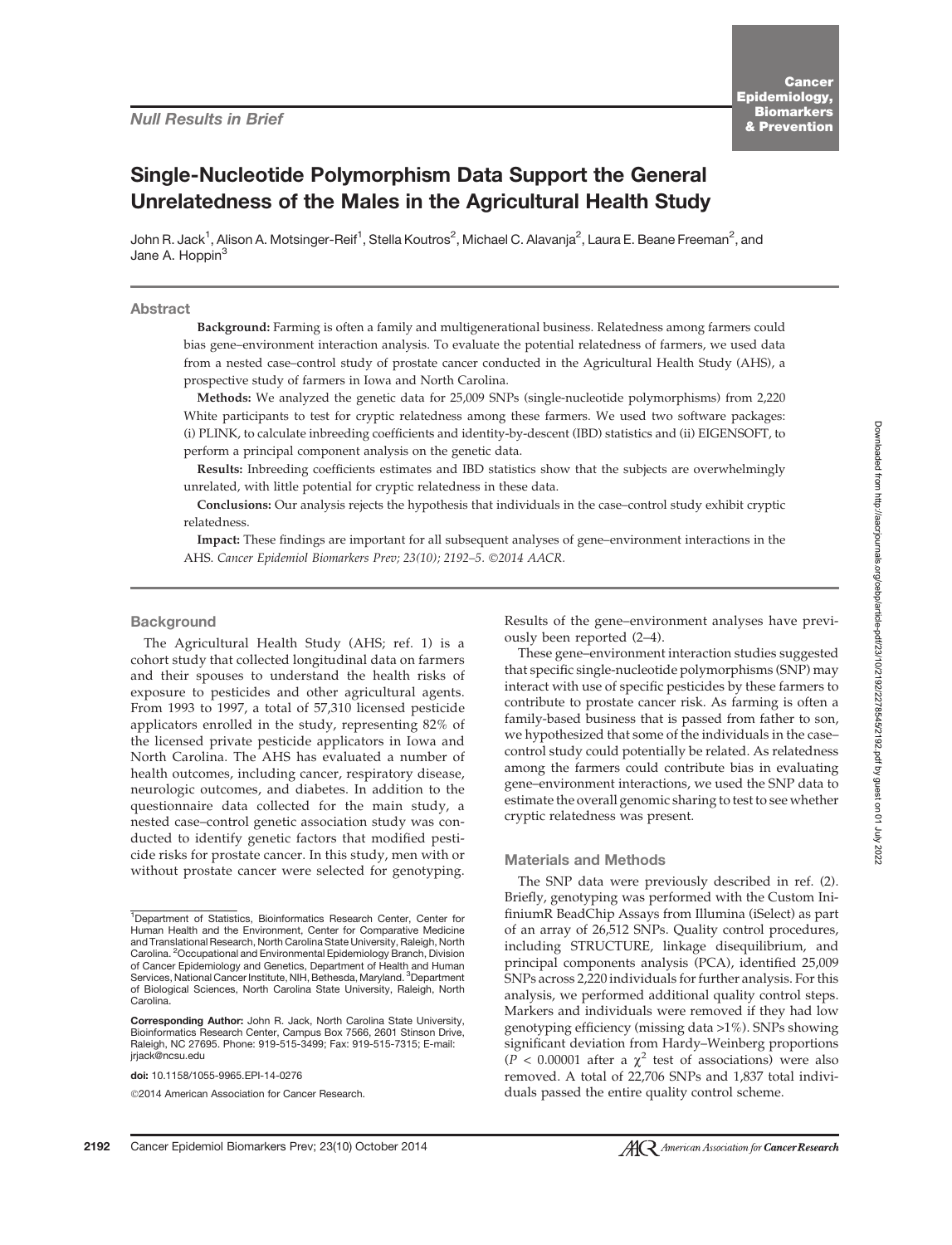Next, we used all of the control data (1196 individuals), along with a random sampling of 10% of the cases (64 of 641 individuals), to ensure sufficient representation of the male AHS population in general, and to avoid overrepresenting patients with prostate cancer (5) during the kinship analysis. Hence, 1,260 total individuals were used in this analysis.

The genetic data allowed us to directly test for potential relatedness in the cohort by assessing the overall genomic sharing across the genome. We used PLINK (6), to estimate inbreeding coefficients for each individual and genome-wide identity-by-descent (IBD) estimates for all pairs of individuals. In addition, PCA via EIGENSOFT (7) was performed to visualize the overall patterns of sharing for a high number of principal components.

## **Results**

The results of our PLINK analyses for potential cryptic relatedness are shown in Fig. 1: The inbreeding coefficients for each individual and the mean inbreeding coefficient (solid red line) are shown in Fig. 1A. The maximum inbreeding coefficient for all of the individuals in the study was 0.1433 whereas the majority (99.52%) of individuals had an inbreeding coefficient less than 0.0625,

which indicates that the individuals in this study are overwhelmingly unrelated.

Using IBD estimates, we generally saw no evidence for potential cryptic relatedness. In Fig. 1B, the probabilities of IBD for all possible pairs of individuals are shown—P  $(IBD = 0)$  and  $P(IBD = 1)$  on the y- and x-axis, respectively. The vast majority of individual pairs have  $P(IBD = 0)$  close to 1.0, which indicates an unrelated population. In fact, only six individual–individual pairs scored  $P(IBD = 1)$ 0.38 of 793,170 total pairwise combinations.

In Fig. 2, we show the first three as well as the ninth principal components to visualize the variance across the data. The first three principal components show no significant subpopulations. The ninth component is the first display of separation for the individuals with relatively higher  $P(IBD = 1)$ . Cryptic relatedness is often not revealed in lower components, but is evident in higher components (8).

### **Conclusions**

Overall, the results of our analysis indicate that there is generally no cryptic relatedness among this subset of male applicators in the AHS. The inbreeding and IBD results indicate that levels of genetic sharing are not higher than



Figure 1. Inbreeding coefficient and IBD. A, a plot of the inbreeding coefficients per individual with the mean (red line) across all individuals. The data clearly represent a population with negligible inbreeding across the 1,196 controls and 64 cases (10% random sample). B, the probabilities of IBD equal to zero or one based on all possible pairs of individuals.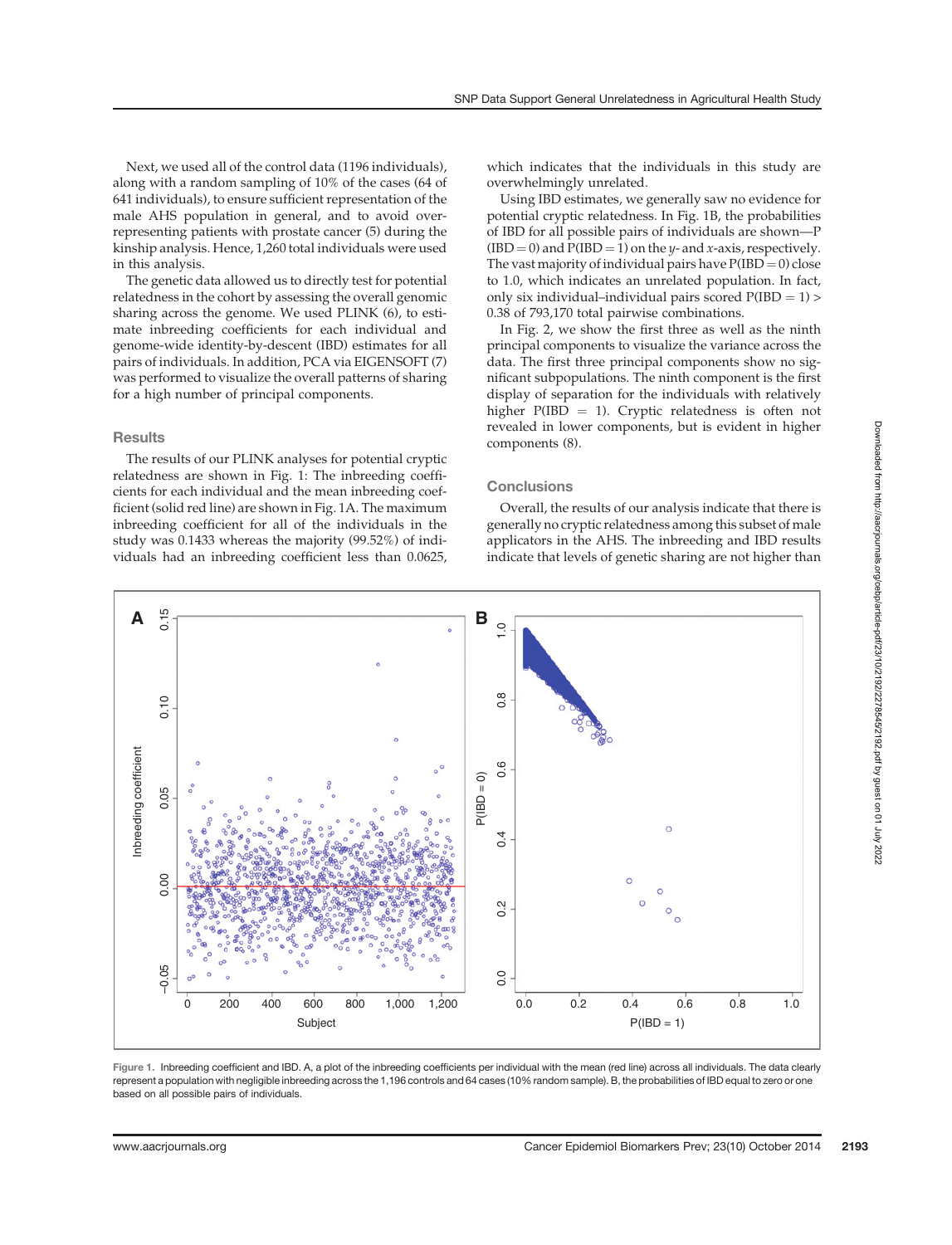

Figure 2. PCA, comparison of the first four principal components provides visualization of the population. Each point, an individual, whereas the red points indicate individuals with relatively higher inbreeding coefficients  $(F > 0.1)$  or P(IBD = 1) > 0.38.

expected for an unrelated cohort in an unstratified population. This is an important null result, as it justifies treating individuals in the AHS as independent observations for studies of gene–environment interactions.

#### Disclosure of Potential Conflicts of Interest

No potential conflicts of interest were disclosed.

#### Authors' Contributions

Conception and design: A.A. Motsinger-Reif, M.C. Alavanja, J.A. Hoppin Acquisition of data (provided animals, acquired and managed patients, provided facilities, etc.): M.C. Alavanja, J.A. Hoppin

Analysis and interpretation of data (e.g., statistical analysis, biostatis-tics, computational analysis): J.R. Jack, A.A. Motsinger-Reif, S. Koutros, J.A. Hoppin

Writing, review, and/or revision of the manuscript: J.R. Jack, A.A. Motsinger-Reif, S. Koutros, M.C. Alavanja, L.E. Beane Freeman, J.A. Hoppin

### **References**

- 1. Alavanja MC, Sandler DP, McMaster SB, Zahm SH, McDonnell CJ, Lynch CF, et al. The Agricultural Health Study. Environ Health Perspect 1996;104:362–9.
- 2. Koutros S, Beane Freeman LE, Berndt SI, Andreotti G, Lubin JH, Sandler DP, et al. Pesticide exposure modifies the association between variants on chromosome 8q24 and prostate cancer. Cancer Res 2010;70: 9224–33.
- 3. Barry KH, Koutros S, Berndt SI, Andreotti G, Hoppin JA, Sandler DP, et al. Genetic variation in base excision repair pathway genes, pesticide

Administrative, technical, or material support (i.e., reporting or organizing data, constructing databases): S. Koutros, L.E. Beane Freeman, J.A. Hoppin

## Study supervision: A.A. Motsinger-Reif

## Grant Support

This work was supported in part by the intramural research program of the NIH, National Cancer Institute (Z01-ES049030; PIs, M.C. Alavanja and L.E. Beane Freeman), National Institute of Environmental Health Sciences (Z01-CP010119; PI, D.P. Sandler), and Pilot Project Program (PI, Alison Motsinger-Reif) of the North Carolina State University's Center for Human Health and the Environment.

The costs of publication of this article were defrayed in part by the payment of page charges. This article must therefore be hereby marked advertisement in accordance with 18 U.S.C. Section 1734 solely to indicate this fact.

Received June 2, 2014; accepted June 4, 2014; published OnlineFirst July 21, 2014.

exposure, and prostate cancer risk. Environ Health Perspect 2011; 119:1726–32.

- 4. Karami S, Andreotti G, Koutros S, Barry KH, Moore LE, Han SS, et al. Pesticide exposure and inherited variants in vitamin D pathway genes in relation to prostate cancer. Cancer Epidemiol Biomarkers Prev 2013;22: 1557–66.
- 5. Howlader N, Noone AM, Krapcho M, Garshell J, Neyman N, Altekruse SF, et al. SEER Cancer Statistics Review, 1975–2010, National Cancer Institute. Bethesda, MD. Based on November 2012 SEER data